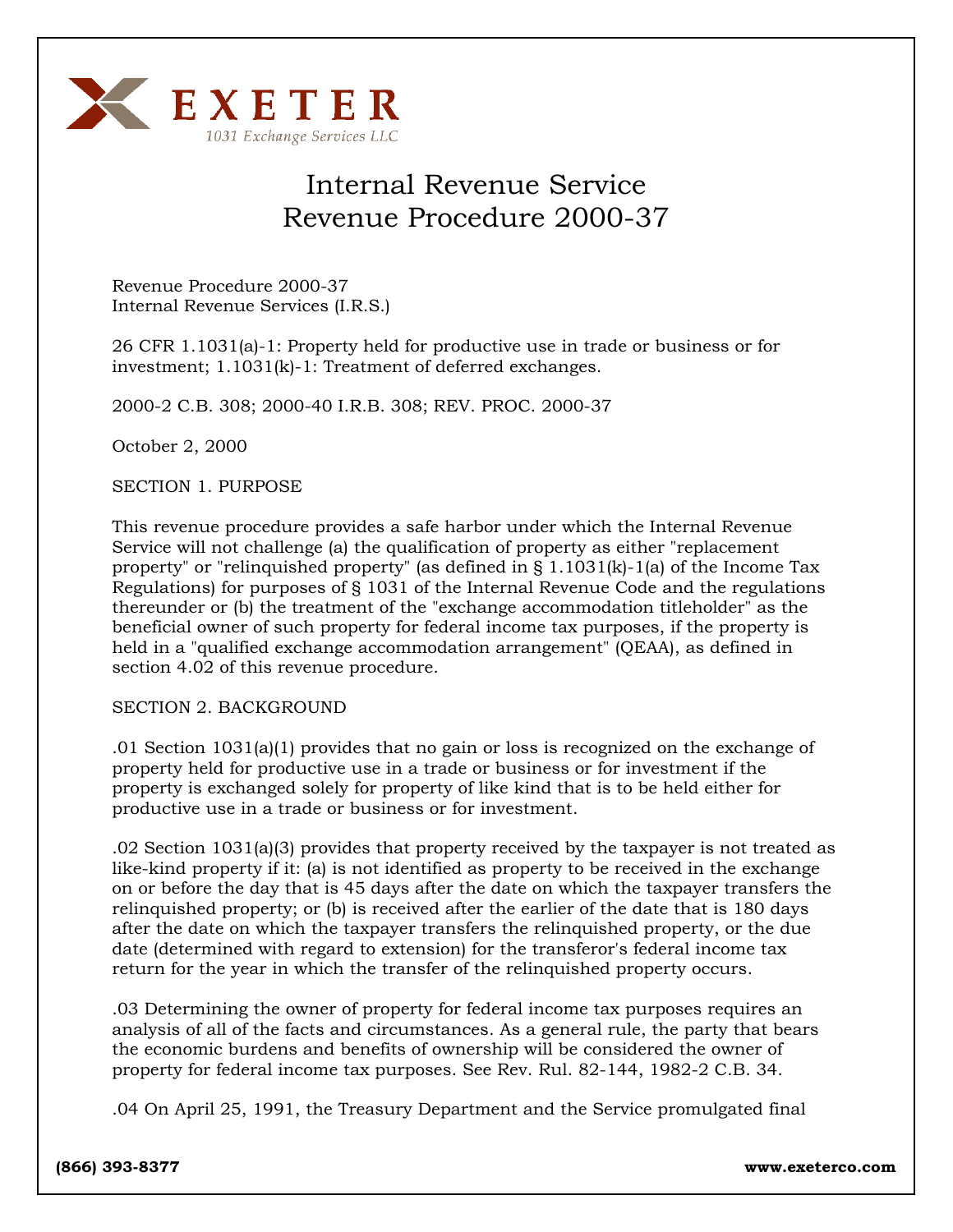

regulations under § 1.1031(k)-1 providing rules for deferred like-kind exchanges under § 1031(a)(3). The preamble to the final regulations states that the deferred exchange rules under § 1031(a)(3) do not apply to reverse-Starker exchanges (i.e., exchanges where the replacement property is acquired before the relinquished property is transferred) and consequently that the final regulations do not apply to such exchanges. T.D. 8346, 1991-1 C.B. 150, 151; see Starker v. United States, 602 F.2d 1341 (9th Cir. 1979). However, the preamble indicates that Treasury and the Service will continue to study the applicability of the general rule of  $\S$  1031(a)(1) to these transactions. T.D. 8346, 1991-1 C.B. 150, 151.

.05 Since the promulgation of the final regulations under  $\S 1.1031(k)$ -1, taxpayers have engaged in a wide variety of transactions, including so-called "parking" transactions, to facilitate reverse like-kind exchanges. Parking transactions typically are designed to "park" the desired replacement property with an accommodation party until such time as the taxpayer arranges for the transfer of the relinquished property to the ultimate transferee in a simultaneous or deferred exchange. Once such a transfer is arranged, the taxpayer transfers the relinquished property to the accommodation party in exchange for the replacement property, and the accommodation party then transfers the relinquished property to the ultimate transferee. In other situations, an accommodation party may acquire the desired replacement property on behalf of the taxpayer and immediately exchange such property with the taxpayer for the relinquished property, thereafter holding the relinquished property until the taxpayer arranges for a transfer of such property to the ultimate transferee. In the parking arrangements, taxpayers attempt to arrange the transaction so that the accommodation party has enough of the benefits and burdens relating to the property so that the accommodation party will be treated as the owner for federal income tax purposes.

.06 Treasury and the Service have determined that it is in the best interest of sound tax administration to provide taxpayers with a workable means of qualifying their transactions under § 1031 in situations where the taxpayer has a genuine intent to accomplish a like-kind exchange at the time that it arranges for the acquisition of the replacement property and actually accomplishes the exchange within a short time thereafter. Accordingly, this revenue procedure provides a safe harbor that allows a taxpayer to treat the accommodation party as the owner of the property for federal income tax purposes, thereby enabling the taxpayer to accomplish a qualifying likekind exchange.

### SECTION 3. SCOPE

.01 Exclusivity. This revenue procedure provides a safe harbor for the qualification under § 1031 of certain arrangements between taxpayers and exchange accommodation titleholders and provides for the treatment of the exchange accommodation titleholder as the beneficial owner of the property for federal income tax purposes. These provisions apply only in the limited context described in this revenue procedure. The principles set forth in this revenue procedure have no application to any federal income tax determinations other than determinations that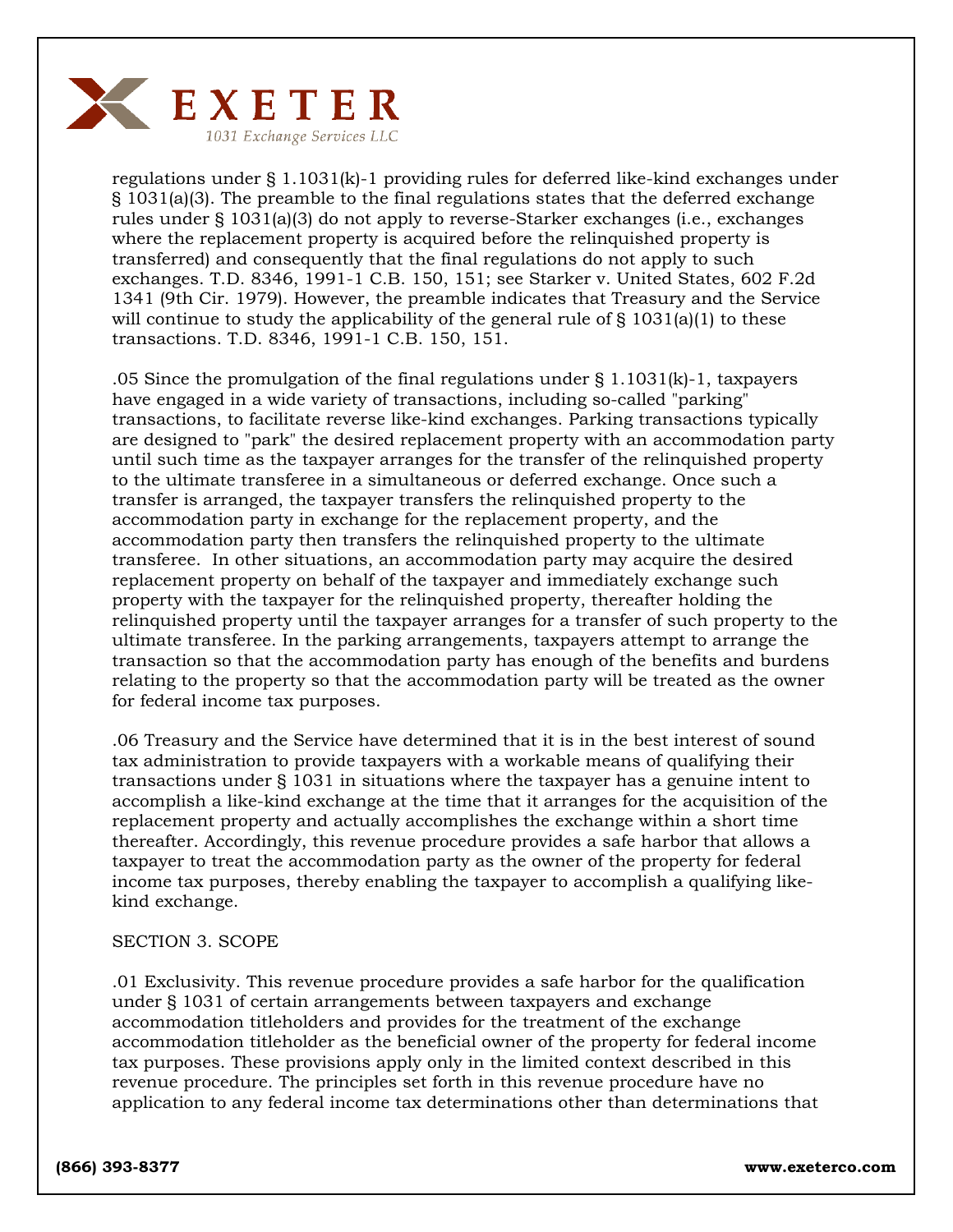

involve arrangements qualifying for the safe harbor.

.02 No inference. No inference is intended with respect to the federal income tax treatment of arrangements similar to those described in this revenue procedure that were entered into prior to the effective date of this revenue procedure. Further, the Service recognizes that "parking" transactions can be accomplished outside of the safe harbor provided in this revenue procedure. Accordingly, no inference is intended with respect to the federal income tax treatment of "parking" transactions that do not satisfy the terms of the safe harbor provided in this revenue procedure, whether entered into prior to or after the effective date of this revenue procedure.

.03 Other issues. Services for the taxpayer in connection with a person's role as the exchange accommodation titleholder in a QEAA shall not be taken into account in determining whether that person or a related person is a disqualified person (as defined in § 1.1031(k)-1(k)). Even though property will not fail to be treated as being held in a QEAA as a result of one or more arrangements described in section 4.03 of this revenue procedure, the Service still may recast an amount paid pursuant to such an arrangement as a fee paid to the exchange accommodation titleholder for acting as an exchange accommodation titleholder to the extent necessary to reflect the true economic substance of the arrangement. Other federal income tax issues implicated, but not addressed, in this revenue procedure include the treatment, for federal income tax purposes, of payments described in section 4.03(7) and whether an exchange accommodation titleholder may be precluded from claiming depreciation deductions (e.g., as a dealer) with respect to the relinquished property or the replacement property.

.04 Effect of Noncompliance. If the requirements of this revenue procedure are not satisfied (for example, the property subject to a QEAA is not transferred within the time period provided), then this revenue procedure does not apply. Accordingly, the determination of whether the taxpayer or the exchange accommodation titleholder is the owner of the property for federal income tax purposes, and the proper treatment of any transactions entered into by or between the parties, will be made without regard to the provisions of this revenue procedure.

### SECTION 4. QUALIFIED EXCHANGE ACCOMMODATION ARRANGEMENTS

.01 Generally. The Service will not challenge the qualification of property as either "replacement property" or "relinquished property" (as defined in § 1.1031(k)-1(a)) for purposes of § 1031 and the regulations thereunder, or the treatment of the exchange accommodation titleholder as the beneficial owner of such property for federal income tax purposes, if the property is held in a QEAA.

.02 Qualified Exchange Accommodation Arrangements. For purposes of this revenue procedure, property is held in a QEAA if all of the following requirements are met:

(1) Qualified indicia of ownership of the property is held by a person (the "exchange accommodation titleholder") who is not the taxpayer or a disqualified person and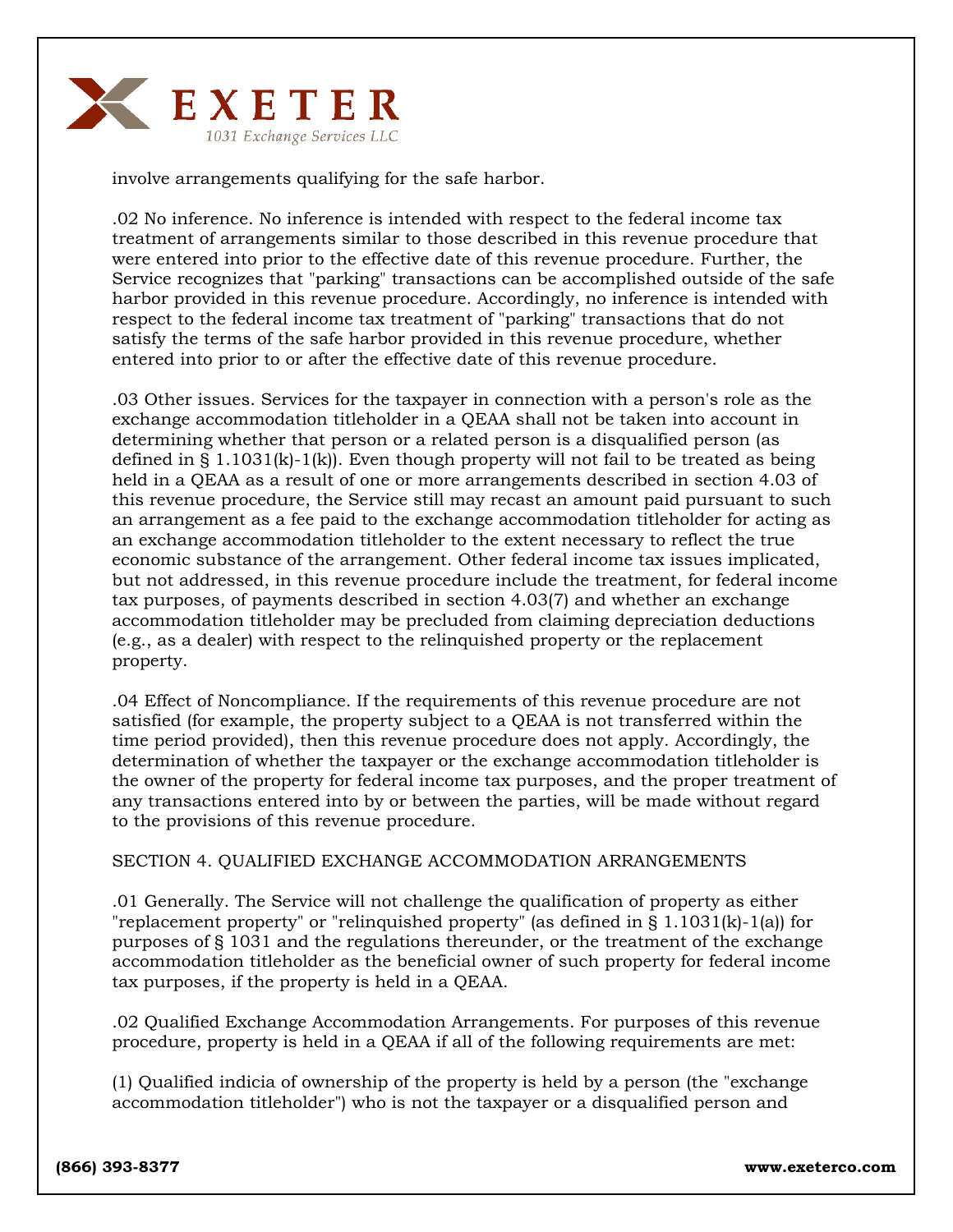

either such person is subject to federal income tax or, if such person is treated as a partnership or S corporation for federal income tax purposes, more than 90 percent of its interests or stock are owned by partners or shareholders who are subject to federal income tax. Such qualified indicia of ownership must be held by the exchange accommodation titleholder at all times from the date of acquisition by the exchange accommodation titleholder until the property is transferred as described in section 4.02(5) of this revenue procedure. For this purpose, "qualified indicia of ownership" means legal title to the property, other indicia of ownership of the property that are treated as beneficial ownership of the property under applicable principles of commercial law (e.g., a contract for deed), or interests in an entity that is disregarded as an entity separate from its owner for federal income tax purposes (e.g., a single member limited liability company) and that holds either legal title to the property or such other indicia of ownership;

(2) At the time the qualified indicia of ownership of the property is transferred to the exchange accommodation titleholder, it is the taxpayer's bona fide intent that the property held by the exchange accommodation titleholder represent either replacement property or relinquished property in an exchange that is intended to qualify for nonrecognition of gain (in whole or in part) or loss under § 1031;

(3) No later than five business days after the transfer of qualified indicia of ownership of the property to the exchange accommodation titleholder, the taxpayer and the exchange accommodation titleholder enter into a written agreement (the "qualified exchange accommodation agreement") that provides that the exchange accommodation titleholder is holding the property for the benefit of the taxpayer in order to facilitate an exchange under § 1031 and this revenue procedure and that the taxpayer and the exchange accommodation titleholder agree to report the acquisition, holding, and disposition of the property as provided in this revenue procedure. The agreement must specify that the exchange accommodation titleholder will be treated as the beneficial owner of the property for all federal income tax purposes. Both parties must report the federal income tax attributes of the property on their federal income tax returns in a manner consistent with this agreement;

(4) No later than 45 days after the transfer of qualified indicia of ownership of the replacement property to the exchange accommodation titleholder, the relinquished property is properly identified. Identification must be made in a manner consistent with the principles described in  $\S 1.1031(k)-1(c)$ . For purposes of this section, the taxpayer may properly identify alternative and multiple properties, as described in §  $1.1031(k)-1(c)(4);$ 

(5) No later than 180 days after the transfer of qualified indicia of ownership of the property to the exchange accommodation titleholder, (a) the property is transferred (either directly or indirectly through a qualified intermediary (as defined in §  $1.1031(k)-1(g(4))$  to the taxpayer as replacement property; or (b) the property is transferred to a person who is not the taxpayer or a disqualified person as relinquished property; and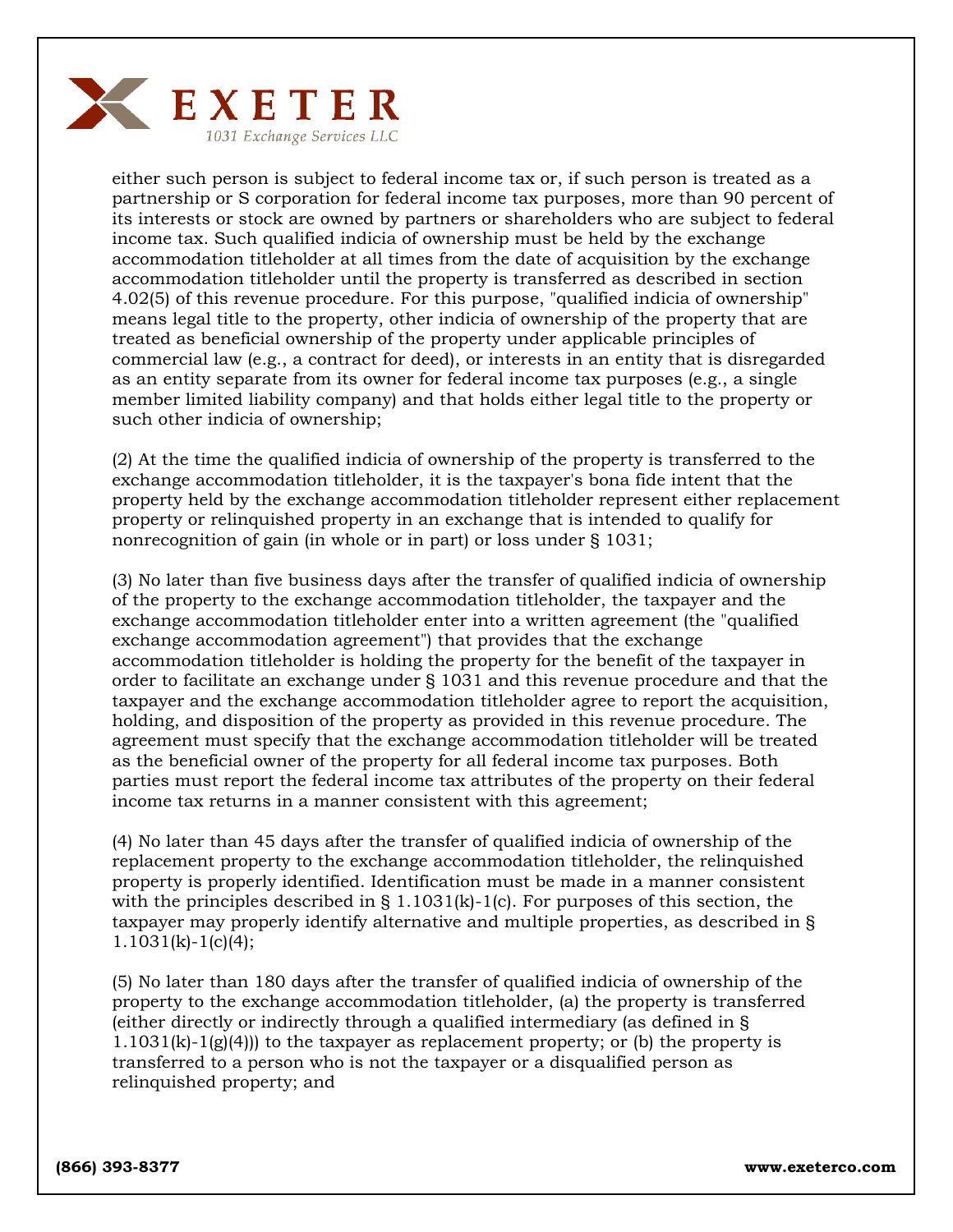

(6) The combined time period that the relinquished property and the replacement property are held in a QEAA does not exceed 180 days.

.03 Permissible Agreements. Property will not fail to be treated as being held in a QEAA as a result of any one or more of the following legal or contractual arrangements, regardless of whether such arrangements contain terms that typically would result from arm's length bargaining between unrelated parties with respect to such arrangements:

(1) An exchange accommodation titleholder that satisfies the requirements of the qualified intermediary safe harbor set forth in  $\S1.1031(k)-1\mathrm{(g)}(4)$  may enter into an exchange agreement with the taxpayer to serve as the qualified intermediary in a simultaneous or deferred exchange of the property under § 1031;

(2) The taxpayer or a disqualified person guarantees some or all of the obligations of the exchange accommodation titleholder, including secured or unsecured debt incurred to acquire the property, or indemnifies the exchange accommodation titleholder against costs and expenses;

(3) The taxpayer or a disqualified person loans or advances funds to the exchange accommodation titleholder or guarantees a loan or advance to the exchange accommodation titleholder;

(4) The property is leased by the exchange accommodation titleholder to the taxpayer or a disqualified person;

(5) The taxpayer or a disqualified person manages the property, supervises improvement of the property, acts as a contractor, or otherwise provides services to the exchange accommodation titleholder with respect to the property;

(6) The taxpayer and the exchange accommodation titleholder enter into agreements or arrangements relating to the purchase or sale of the property, including puts and calls at fixed or formula prices, effective for a period not in excess of 185 days from the date the property is acquired by the exchange accommodation titleholder; and

(7) The taxpayer and the exchange accommodation titleholder enter into agreements or arrangements providing that any variation in the value of a relinquished property from the estimated value on the date of the exchange accommodation titleholder's receipt of the property be taken into account upon the exchange accommodation titleholder's disposition of the relinquished property through the taxpayer's advance of funds to, or receipt of funds from, the exchange accommodation titleholder.

.04 Permissible Treatment. Property will not fail to be treated as being held in a QEAA merely because the accounting, regulatory, or state, local, or foreign tax treatment of the arrangement between the taxpayer and the exchange accommodation titleholder is different from the treatment required by section 4.02(3) of this revenue procedure.